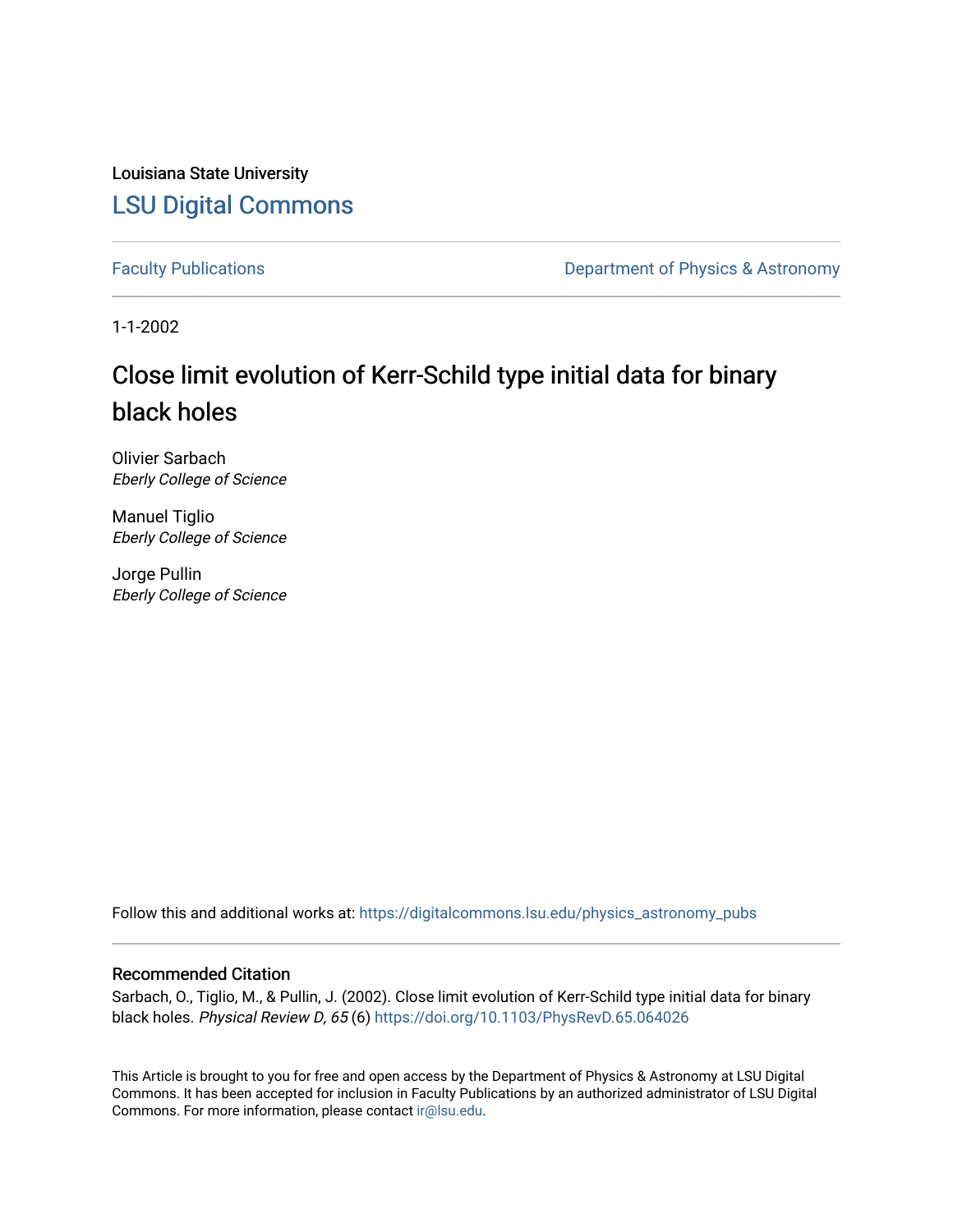# Close limit evolution of Kerr-Schild type initial data for binary black holes

Olivier Sarbach

Center for Gravitational Physics and Geometry, Department of Physics, The Pennsylvania State University, 104 Davey Lab, University Park, PA 16802.

Manuel Tiglio

Center for Gravitational Physics and Geometry, Department of Physics and Department of Astronomy and Astrophysics, The Pennsylvania State University, 525 Davey Lab, University Park, PA 16802.

Jorge Pullin

Department of Physics and Astronomy, Louisiana State University, 202 Nicholson Hall, Baton Rouge, LA 70803-4001.

We evolve the binary black hole initial data family proposed by Bishop *et al.* in the limit in which the black holes are close to each other. We present an exact solution of the linearized initial value problem based on their proposal and make use of a recently introduced generalized formalism for studying perturbations of Schwarzschild black holes in arbitrary coordinates to perform the evolution. We clarify the meaning of the free parameters of the initial data family through the results for the radiated energy and waveforms from the black hole collision.

## I. INTRODUCTION

Collisions of binary black holes are expected to be one of the primary sources of gravitational radiation to be detected by interferometric gravitational wave detectors. Given the non-symmetric, time-dependent nature of the problem, the only realistic hope of modeling a collision is via numerical simulations. Unfortunately, given computer limitations, it is expected that in the near future most evolutions will have to start with the black holes quite close to each other. This brings to the forefront the problem of specifying initial data for the binary black hole collisions. Ideally, one would like to have initial data representing "astrophysically relevant" situations, that is, resembling the situation the two black holes would be in when they are in a realistic collision at the given separation. Unfortunately, providing realistic data is tantamount to solving the evolution problem. Since this cannot be done, one is left with generating families of initial data based on mathematical or computational convenience. Initial attempts to provide initial data concentrated on solutions to the initial value problem that were conformally flat[[1\]](#page-8-0). Conformally flat spatial metrics simplify considerably the constraint equations but suffer from drawbacks, most notably the inability to incorporate Kerr black holes, which are not known to have conformally flat sections (for a perturbative proof of non-existence, see [\[2](#page-8-0)]). Recently, attention has been drawn to the construction of initial data based on the Kerr–Schild form of the Schwarzschild and Kerr metrics. These constructions have several attractive properties: the slices are horizon-penetrating, which makes them suitable for the application of the "excision" technique for evolving black holes,and they can naturally incorporate boosted and spinning black holes [[3\]](#page-8-0).

There have been two different proposals to use Kerr–Schild coordinates for binary black holes. In the proposal of Huq, Matzner and Shoemaker [\[4](#page-8-0)], two black holes individually in Kerr–Schild form were superposed. In the proposal of Bishop et al. [[5\]](#page-8-0) the superposition was carried out in a way that the resulting superposed metric was in Kerr–Schild form. This latter proposal has the property that in the "close limit" in which the separation of the holes is small, the metric is given by a distorted Kerr-Schild black hole.

In this paper we will consider the evolution of the Bishop *et al.* family of initial data in the close limit, by treating the space-time as a small perturbation of a non-rotating Kerr–Schild black hole. The evolution will be carried out using a recently introduced perturbative formalism that allows to evolve Schwarzschild black holes in arbitrary spherically symmetric coordinates  $[6]$ . We will present an explicit solution to the initial value problem posed by Bishop *et al.* in the close limit and use it to compute the radiated energy in the black hole collision. This in turn will help use clarify the meaning of free parameters that appear in these families of data.

# II. KERR-SCHILD INITIAL DATA

In their paper, Bishop *et al.* [\[5\]](#page-8-0) assume that at the initial slice, the three metric and the extrinsic curvature are of Kerr-Schild (KS) type. The KS space-time metric is defined by

$$
g_{\mu\nu} = \eta_{\mu\nu} - 2V k_{\mu} k_{\nu} ,
$$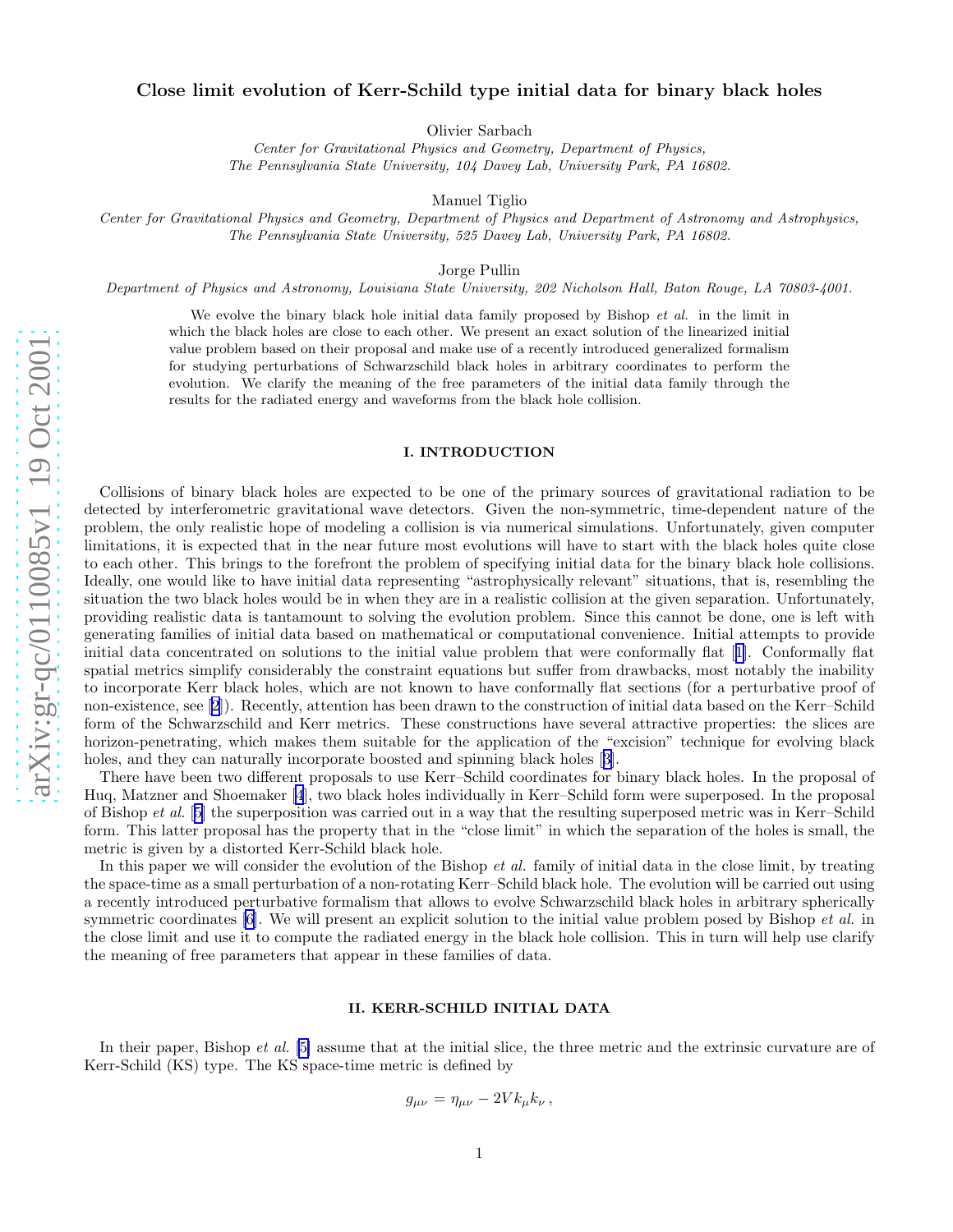<span id="page-2-0"></span>where  $k_{\mu}$  is null. The "background" metric  $\eta_{\mu\nu}$  is taken to be the Minkowski metric with coordinates  $(t, \underline{x}) = (t, x^i)$ such that  $\eta_{tt} = -1$ ,  $\eta_{ti} = 0$  and  $\eta_{ij} = \delta_{ij}$ . The null vector  $k_{\mu}$  satisfies  $k_t = -1$  and  $k^i k_i = 1$ , where  $k^i = \delta^{ij} k_j$ . As an example, for the Schwarzschild geometry,

$$
V = -\frac{M}{r}, \quad k_i dx^i = -dr.
$$

For a KS metric, the three metric and extrinsic curvature with respect to a slice  $t = \text{const.}$  are

$$
\bar{g}_{ij} = \delta_{ij} - 2Vk_i k_j,\tag{1}
$$

$$
K_{ij} = -\frac{1}{\alpha} \partial_t \left( V k_i k_j \right) + 2\alpha \left[ V k^s \nabla_s \left( V k_i k_j \right) - \nabla_{(i} \left( V k_j \right) \right) \right],\tag{2}
$$

where  $\alpha = (1 - 2V)^{-1/2}$  is the lapse and where  $\nabla$  refers to the flat metric  $\delta_{ij}$ . Bishop *et al.*'s solution procedure consists in inserting (1,2) into the constraint equations and to solve the resulting equations for V,  $\dot{V} = \partial_t V$  and  $\dot{k}_i = \partial_t k_i$ , where  $k_i$  is assumed to be given. ( $k_i$  has only two independent components since  $k^i k_i = 1$ .) Below, we review the discussion of these equation where a particular ansatz is made for  $k_i$  representing two nearby non-rotating and non-spinning black holes.

#### A. Two black hole data

A single Schwarzschild black hole can be represented as

$$
k_i = \frac{\nabla_i \phi}{|\nabla \phi|}, \quad |\nabla \phi|^2 = \delta^{ij} \nabla_i \phi \cdot \nabla_j \phi,
$$

with  $\phi = 1/r$ . For two black holes, Bishop *et al.* make the ansatz

$$
\phi(\underline{x}) = \frac{M_1}{|\underline{x} - \underline{x}_1|} + \frac{M_2}{|\underline{x} - \underline{x}_2|},
$$

where  $\underline{x}_{1,2}$  denote the position of the black hole 1, 2 which has mass  $M_{1,2}$ . If the black holes are located at  $\underline{x}_i =$  $a_i(0, 0, 1)$ , with  $a_1 > 0 > a_2$ ,  $\phi$  may be expanded in a sum over multipoles:

$$
\phi(r,\vartheta) = \sum_{\ell=0}^{\infty} \frac{M_1 a_1^{\ell} + M_2 a_2^{\ell}}{r^{\ell+1}} P_{\ell}(\cos \vartheta),\tag{3}
$$

where  $P_\ell$  denote standard Legendre polynomials and where  $(r, \vartheta, \varphi)$  are polar coordinates for <u>x</u>. It is important to note that the expansion (3) is only valid for  $r > \max\{a_1, -a_2\}$ .

Defining the separation parameter

$$
\varepsilon = \frac{a_1 - a_2}{M} \,,
$$

where  $M = M_1 + M_2$  is the total mass, and imposing the center of mass condition  $M_1a_1 + M_2a_2 = 0$ , the close limit of (3) becomes

$$
\phi = \frac{M}{r} + \varepsilon^2 \frac{M M_1 M_2}{r^3} P_2(\cos \vartheta) + \mathcal{O}(\varepsilon^3 / r^4).
$$

As a result, to first order in  $\varepsilon^2$ ,  $k_i$  is given by

$$
k_r = 1, \quad k_A = \varepsilon^2 \frac{M_1 M_2}{r} \hat{\nabla}_A P_2 \,, \tag{4}
$$

where here and in the following,  $A = \vartheta, \varphi$ . The remaining amplitudes are expanded according to

$$
V = -\frac{M}{r} + \varepsilon^2 v(r) P_2 \,, \quad \dot{V} = \varepsilon^2 \dot{v}(r) P_2 \,, \quad \dot{k}_A = \varepsilon^2 \dot{k}(r) \hat{\nabla}_A P_2 \,. \tag{5}
$$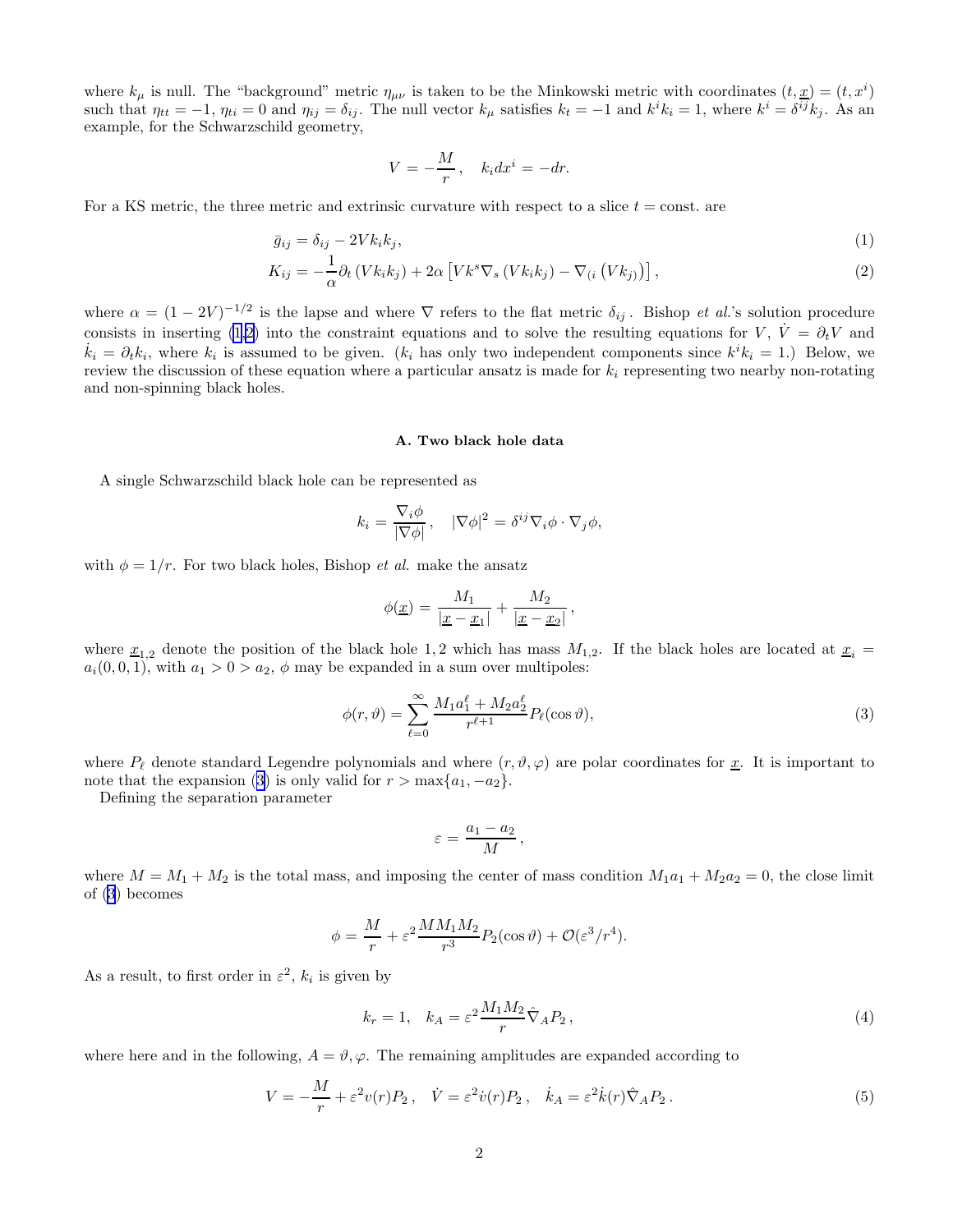<span id="page-3-0"></span>(In Bishop et al.'s notation:  $\dot{v} = v_T$  and  $\dot{k} = -k_T$ .) Introducing this into the constraint equations, and keeping only terms of the order  $\varepsilon^2$ , one obtains the equations

$$
0 = -\dot{v} + \frac{3M}{r^2} \left( 1 + \frac{2M}{r} \right) \dot{k} - \frac{3}{r} v - \frac{6MM_1M_2}{r^5} (r - M),\tag{6}
$$

$$
0 = -v' - \frac{4}{r}v + \frac{6M^2}{r^3}\dot{k} - \frac{6MM_1M_2}{r^5}(r - M),\tag{7}
$$

$$
0 = -M\dot{k}' + v + \frac{2M}{r}\dot{k} + \frac{6MM_1M_2}{r^3}.
$$
\n(8)

Here, a prime denotes differentiation with respect to  $r$ . The system  $(7,8)$  can be re-expressed as a single second order equation. Introducing the dimensionless quantities  $x = r/M$  and  $\mu = M_1 M_2/M^2$ , this equation reads

$$
0 = -v_{xx} - \frac{5}{x}v_x + \frac{6}{x^3}v + \frac{6\mu}{x^6}(3x+2). \tag{9}
$$

Once we have solved this equation, the remaining amplitudes  $\dot{k}$  and  $\dot{v}$  are obtained from (6) and (7), respectively.

#### B. The solutions of equation (9)

A particular solution of (9) is given by

$$
v(x) = -\frac{2\mu}{3} \left( 1 - \frac{2}{x} + \frac{3}{x^2} + \frac{3}{x^3} \right).
$$

In order to find the solutions of the homogeneous equation, one performs the transformations  $x = 24/z^2$ ,  $v(x) = z^4u(z)$ , which yields the Bessel differential equation

$$
0 = z^2 u_{zz} + z u_z - (16 + z^2) u.
$$

The solutions are a linear combination of the Bessel functions  $J_4(iz)$  and  $Y_4(iz)$ . While  $J_4(iz)$  behaves as  $z^4$  for small |z|,  $Y_4(iz)$  has the expansion [\[7](#page-8-0)]

$$
Y_4(iz) = -\frac{96}{\pi} z^{-4} \left( 1 - \frac{z^2}{12} + \frac{z^4}{192} - \frac{z^6}{2304} + \mathcal{O}(z^8 \log z) \right)
$$
  
= 
$$
-\frac{1}{6\pi} x^2 \left( 1 - \frac{2}{x} + \frac{3}{x^2} - \frac{6}{x^3} + \mathcal{O}(x^{-4} \log x) \right)
$$
(10)

near  $z = 0$ . Thus, the general solution to (9) is  $v(x) = \mu \hat{v}(x)$ , with

$$
\hat{v}(x) = -\frac{2}{3} \left( 1 - \frac{2}{x} + \frac{3}{x^2} + \frac{3}{x^3} + \frac{C_1}{x^2} Y_4(i\sqrt{24/x}) \right) + \frac{C_2}{x^2} J_4(i\sqrt{24/x}).\tag{11}
$$

While v is regular at  $x = \infty$  for any values of the constants  $C_1$ ,  $C_2$ , equation (7) shows that in order for  $\dot{k}$  to be regular at  $x = \infty$ , it is necessary that v decays at least as fast as  $x^{-2}$ . Comparing the expansion (10) with (11) one sees that by choosing  $C_1 = 6\pi$ , one can get rid of all terms which decay slower than  $x^{-3}$ . By looking at gaugeinvariant expressions, we will show later that this choice is indeed necessary in order to get an asymptotic flat solution. Therefore,  $C_1$  is fixed by physical means. The role of the constant  $C_2$  is discussed below.

#### C. The Zerilli amplitudes

In Ref. [\[6](#page-8-0)], we have recently derived a gauge-invariant generalization of the Zerilli equation which allows to study perturbations on a Schwarzschild background written in any spherically symmetric coordinates. In Appendix A of this paper we have written the perturbed metric in terms of the generalized Zerilli function  $\psi$ , that one obtains using theformalism of [[6\]](#page-8-0) for the case at hand:  $l = 2$ , even parity perturbations of a KS background. This metric is a solution of Einstein's vacuum equations provided the Zerilli function  $\psi$  satisfies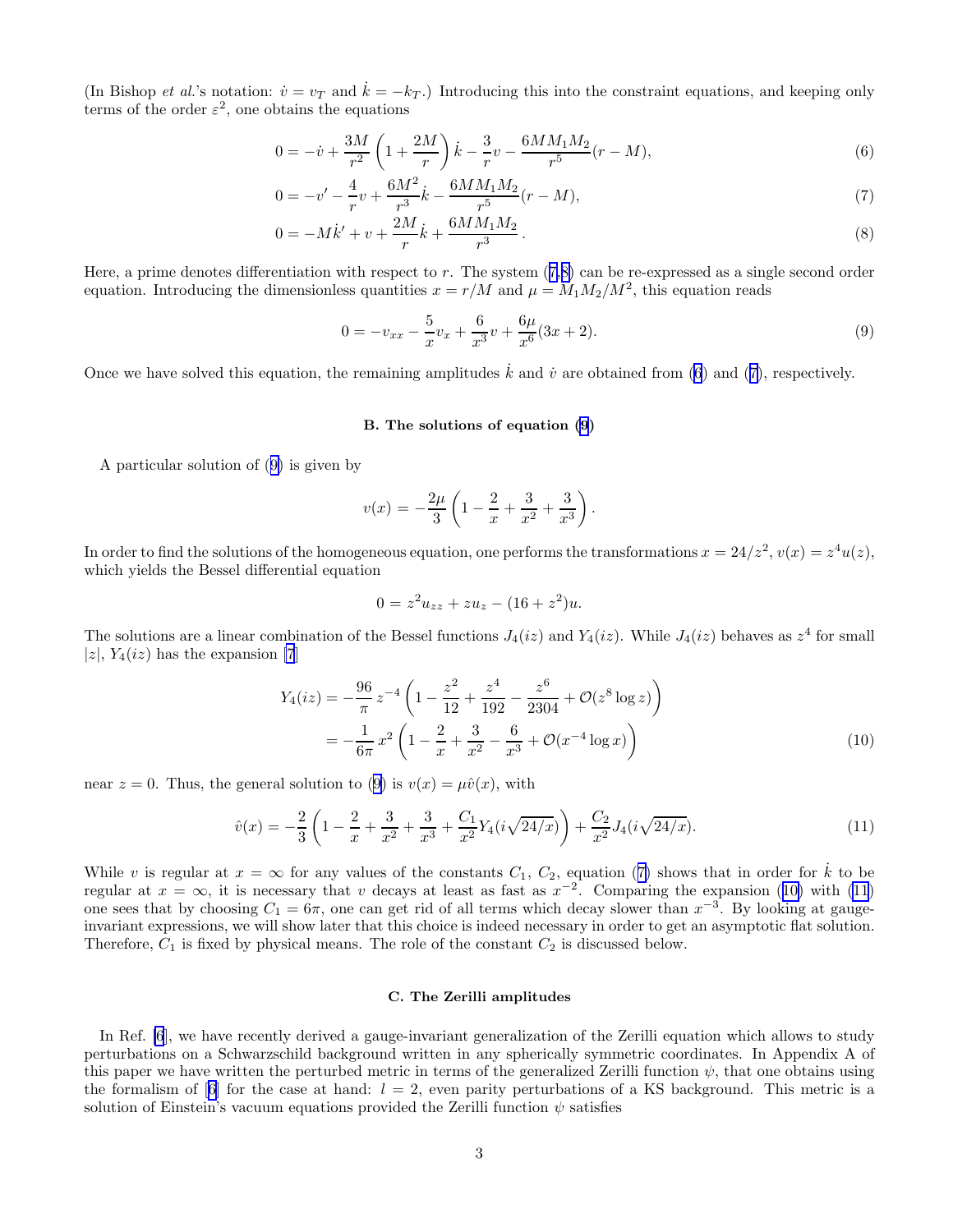$$
\ddot{\psi} = \frac{x-2}{x+2}\psi'' + \frac{2}{x(x+2)}(\psi' - \dot{\psi}) + \frac{4}{x+2}\dot{\psi}' - \frac{6(3+6x+4x^2+4x^3)}{x^2(x+2)(3+2x)^2}\psi
$$
\n(12)

<span id="page-4-0"></span>where  $\psi = \psi(\tau, x)$ ,  $\tau := t/M$ , and now  $\dot{\psi} = \partial_{\tau} \psi$ ,  $\psi' = \partial_{x} \psi$ .

In order to evolve the KS initial data, we have to relate the amplitudes v,  $\dot{v}$  and  $\dot{k}$  to the scalars  $\psi$  and  $\dot{\psi}$  (introduced in  $[6]$ ) which satisfy the Zerilli equation (12). Using the expansions  $(4,5)$  in the expressions  $(1,2)$ , it is straightforward to calculate  $\psi$  and  $\psi$  using the formulae given in [\[6](#page-8-0)]. The result is

$$
\psi = M\mu \left[ \frac{x^3 \hat{v} - 6}{3x(2x+3)} \right],
$$
  
\n
$$
\dot{\psi} = -\mu \left[ \frac{2x^3(2x-1)\hat{v} + x^4(x-2)\hat{v}' + 6(x-1)}{6x^2(2x+3)} \right],
$$
\n(13)

where we have also used [\(7](#page-3-0)) in order to eliminate k. Since  $\psi$  is gauge-invariant, it is clear that the free constants  $C_1$ and  $C_2$  appearing in  $v(x)$  cannot represent a gauge freedom. In order to have an asymptotic flat solution,  $v(x)$  must vanish at infinity. As discussed in the previous subsection, this fixes the value of the constant  $C_1$ . In this case,  $\psi$ and  $\dot{\psi}$  fall off like  $x^{-2}$  at infinity. The constant  $C_2$  is still free and will determine different sets of initial data as one chooses its value. The radiation content, as we will see, depends on  $C_2$ . The constant is therefore clearly associated with the "spurious radiation" that the initial data contains with respect to "astrophysically relevant" initial data. One could probably determine this content by evolving the initial data set backwards in time. This calculation would be possible (at least for a limited amount of time) within the confines of the close approximation if the black holes are initially very close. One could therefore follow the space-time backwards for a short time and see if incoming radiation is present at a finite distance of the holes. We have not performed such a study, but it is feasible (we thank Jeff Winicour for bringing this to our attention).

It should be noticed that the initial data for the Zerilli function diverges in the limit  $x \to 0$  for all values of  $C_2$ , so one cannot single out a preferred value of this constant by demanding the initial data to be finite in this limit (even though, as already mentioned, the multipole expansion is, in any case, valid only for  $r > \max\{a_1, -a_2\}$ .

### D. The linearized apparent horizon equation

Bishop *et al.* have argued that the position of the apparent horizon is related to the constant  $C_2$ . Here we perform a linearized analysis of the position of the horizon, to clarify the meaning of their finding.

Given initial data  $\bar{g}_{ij}$ ,  $K_{ij}$  on a space-like slice  $\Sigma$ , the location of an apparent horizon (AH) can be determined by the equation

$$
\overline{\nabla}_i s^i - K_{ij} s^i s^j + K = 0,\t\t(14)
$$

where  $s^i$  is the unit outward normal to the AH. If the AH is given by  $f(x) = 0$  for some function f on  $\Sigma$ , we have  $s_i = \lambda \bar{\nabla}_i f$ , where  $\lambda^{-2} = \bar{\nabla}^i f \bar{\nabla}_i f$ . For KS initial data of the form  $(1,2)$ , it was assumed in [\[5](#page-8-0)] that the AH coincides with a surface S which is orthogonal to  $k_i$ . In this case,  $s_i = -k_i/\alpha$ , and one can check that equation (14) is compatiblewith the result in [[5\]](#page-8-0), i.e. S is an AH if  $V = -1/2$  on S.

For spherically symmetric initial data,

$$
\bar{g}_{ij}dx^i dx^j = \gamma(r)^2 dr^2 + r^2 d\Omega^2,
$$
  
\n
$$
K_{ij}dx^i dx^j = p(r)\gamma(r)^2 dr^2 + q(r)r^2 d\Omega^2,
$$

we must have  $s_r = \gamma$ ,  $s_A = 0$ , and the AH equation (14) yields  $q = -1/(r\gamma)$ . It is not difficult to show (either by using the KS form of the Schwarzschild metric or more generally by integrating the constraint equations) that this is equivalent to  $r = 2M$ , where M is the ADM mass. We now want to linearize the AH equation around a spherically symmetric background and to find the deviation of the AH from  $r = 2M$ . In the linear regime, we expect that the location of the AH can be described by the image of the circle  $|\underline{x}| = 2M$  under a map of the form

$$
\underline{x} \mapsto \underline{x} - \epsilon^2 D(\underline{x}) \frac{\underline{x}}{r} \, .
$$

The deviation function  $D(\underline{x})$  is related to the function  $f(\underline{x})$  as follows: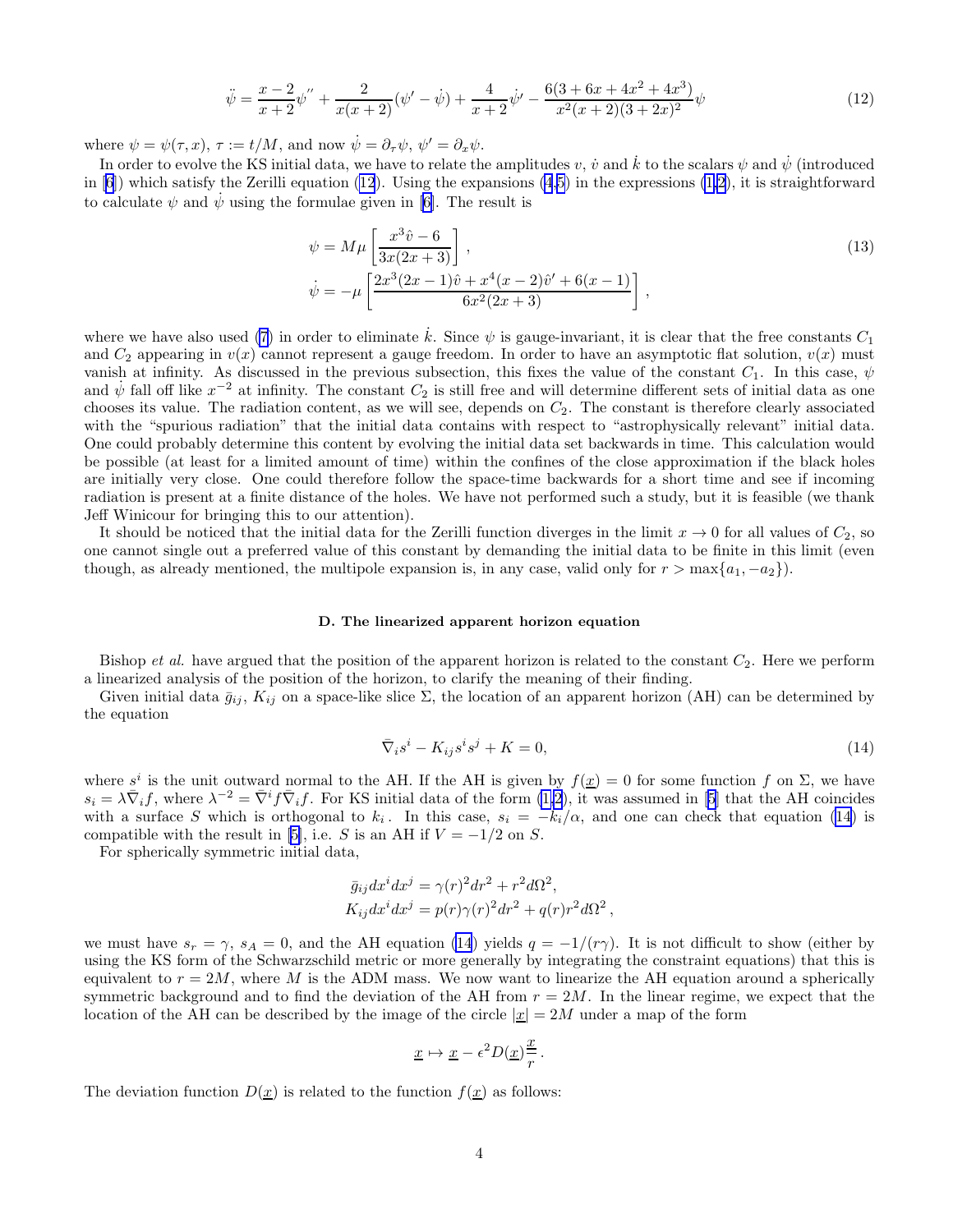$$
0 = f\left(\underline{x} - \epsilon^2 D(\underline{x})\frac{\underline{x}}{r}\right) = f^{(0)}(\underline{x}) + \epsilon^2 \left[\delta f(\underline{x}) - \partial_r f^{(0)}(\underline{x}) D(\underline{x})\right],
$$

where  $f^{(0)}(\underline{x})$  is a function describing the AH to zeroth order (for example  $f^{(0)}(\underline{x}) = r - 2M$ ). Using also  $\lambda = \gamma(\partial_r f)^{-1}$ , we obtain  $D(\underline{x}) = \lambda \delta f / \gamma$ .

On the other hand, for linear perturbations around a spherically symmetric background, the normalization of  $s<sup>i</sup>$ yields  $\delta s_r = \gamma h/2$  while equation [\(14\)](#page-4-0) gives

$$
0 = \hat{\nabla}^{A} \left( \gamma \delta s_{A} - q_{A} \right) - rh + \frac{r^{2}}{2} k' + \gamma r^{2} V_{k} , \qquad (15)
$$

where  $h, k, q_A$  and  $V_k$  are defined by

$$
h = \gamma^{-2} \delta g_{rr}, \quad q_B = \delta g_{rB}, \quad k = \bar{g}^{AB} \delta g_{AB}, \quad V_k = \delta (\bar{g}^{AB} K_{AB}).
$$

In terms of the function f,  $s_A = \delta(\lambda \partial_A f) = \gamma \partial_A D$ , and the linearized AH equation finally becomes

$$
\gamma^2 \hat{\Delta} D = \hat{\nabla}^A q_A + rh - \frac{r^2}{2} k' - \gamma r^2 V_k. \tag{16}
$$

Performing a multipolar decomposition of  $D(x)$ , this equation becomes a set of algebraic equations for D. Evaluating for the KS data proposed in Section II A, we find that

$$
D(\underline{x}) = \alpha^2 \left( \frac{\alpha^2}{3} (3r + 2M)v(r) - \frac{4MM_1M_2}{r^2} \right) P_2(\cos \vartheta). \tag{17}
$$

So we see that the position of the apparent horizon is given by the image of the circle  $x = 2$  under the map

$$
\underline{x} \mapsto \underline{x} - \varepsilon^2 \hat{D}(\underline{x}) \, \frac{\underline{x}}{x}
$$

where the deviation function  $\hat{D}(\underline{x})$  can be expressed algebraically in terms of the perturbed three metric and extrinsic curvature. For a KS metric and  $x = 2$ ,

$$
\hat{D}(\underline{x}) = \frac{\mu}{2} \left( \frac{4}{3} \hat{v}(2) - 1 \right) P_2(\cos \vartheta).
$$

It is now clear that the deviation function depends on the value of the constant  $C_2$ . In particular, we can choose  $C_2$ such that  $D(x = 2)$  vanishes.

A way to see that the meaning of the constant  $C_2$  is not just a choice in the position of the apparent horizon is to notice that once one has fixed the values of  $M_1$  and  $M_2$ , the KS form of the metric completely fixes the coordinates on the KS slice (at least to linear order). Indeed, a gauge mode must satisfy the constraint equations [\(6,7](#page-3-0),[8\)](#page-3-0). On the other hand, the general solution to these equations is completely determined by  $v(x)$ , which cannot contain gauge modessince it is related to the gauge-invariant amplitude  $\psi$  according to ([13](#page-4-0)). Therefore, we have two possibilities to fix the coordinate location of the apparent horizon (at  $x = 2$ , say): The first possibility is to perform an infinitesimal coordinate transformation such that the apparent horizon appears unperturbed relative to the Schwarzschild horizon. In this case, the initial data will not have KS form anymore. The second possibility is to adjust the constant  $C_2$ such that the apparent horizon is at the location we desire. Clearly, these two methods are different since the former corresponds to a gauge transformation, while the latter corresponds to a true physical change in the initial data, as we anticipated before. So indeed the constant  $C_2$  is related to the position of the apparent horizon as was noticed by Bishop et al., but through a genuine change (not just a gauge change) in the initial data.

Figures 1 and 2 show the initial data for the Zerilli function and its time derivative for different values of  $C_2$ . In the next section we shall analyze the dependence of the total radiated energy and waveforms on  $C_2$ .

# III. EVOLUTION

An expression for the radiated energy in terms of gauge-invariant quantities is given in [\[6](#page-8-0)]. Since here we have expanded all perturbations with respect to the Legendre polynomial  $P_2(\cos \vartheta) = \sqrt{4\pi/5} Y^{20}(\vartheta)$ , this energy expression becomes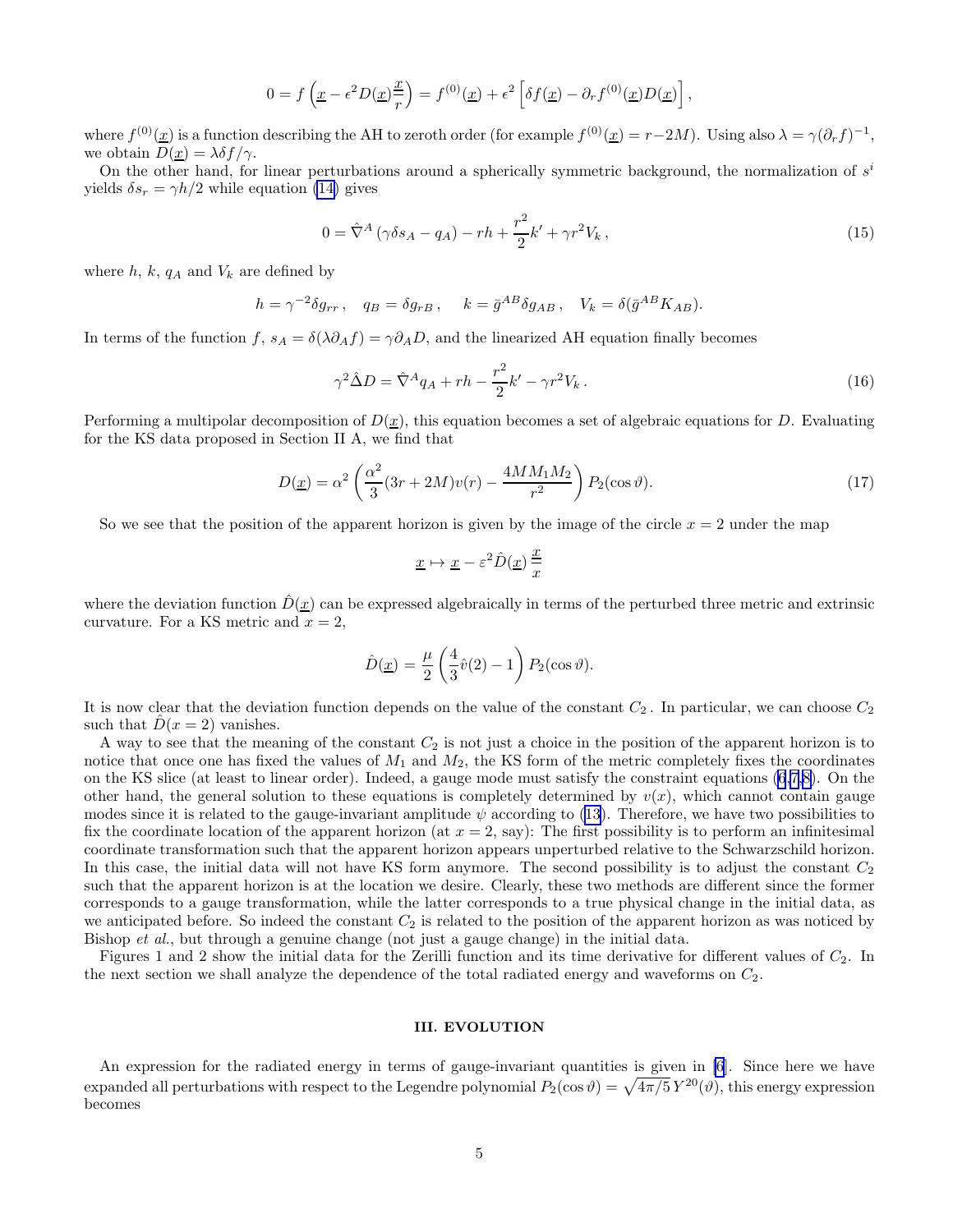

FIG. 1. The initial value of the Zerilli function and its time derivative.  $C_2 = 0$  is nonvanishing, as may appear due to the choice of scale of the figures.

$$
\frac{dE}{du}=\frac{6}{5}\,\dot\psi^2~,
$$

with  $\psi$  being evaluated in the radiative zone.

We have written a code that solves our generalized Regge-Wheeler and Zerilli equations. As a consistency check, we have evolved the close limit of some maximally sliced initial data (which can be seen as perturbations of Schwarzschild in usual coordinates), being able to reproduce previous values for the total radiated energy (e.g. Misner's initial data [[8\]](#page-8-0), or boosted black holes[[9\]](#page-8-0)).

The code is a standard second order dissipative, finite differencing, one. In the case of a KS background we perform excision, i.e. we place the inner boundary inside the black hole, and in that way avoid giving boundary conditions there. In figure 3 we show the Zerilli function, scaled by  $\mu$  (i.e.  $\psi/\mu$ ) versus time, extracted at  $r = 100M$  for two different values of  $C_2$ . From that plot one can notice, for example, the typical ringing frequency for Schwarzschild black holes.



FIG. 2. The radiated waveforms at  $r = 100M$  for two different values of  $C_2$ . As usual in close limit collisions, the waveform is dominated by the fundamental quasi-normal mode.

Given the linearity of Zerilli's equation, and the form of the KS initial data, the dependence of the Zerilli function on the parameters of the problem is

$$
\dot{\psi}(t,r) = \epsilon^2 \mu \left( \dot{\psi}_a(t,r) + C_2 \dot{\psi}_b(t,r) \right)
$$

where the functions  $\psi_a$  and  $\psi_b$  are dimensionless. Accordingly, the total radiated energy is

$$
E=\frac{6\epsilon^4\mu^2}{5}\left(\int_0^\infty {{\dot{\psi_a}}^2} dt+C_2^2\int_0^\infty {{\dot{\psi_b}}^2} dt+2C_2\int_0^\infty {{\dot{\psi_a}}}{\dot{\psi_b}} dt\right)
$$

Therefore one needs to perform only three runs to obtain the complete dependence of the radiated energy on the free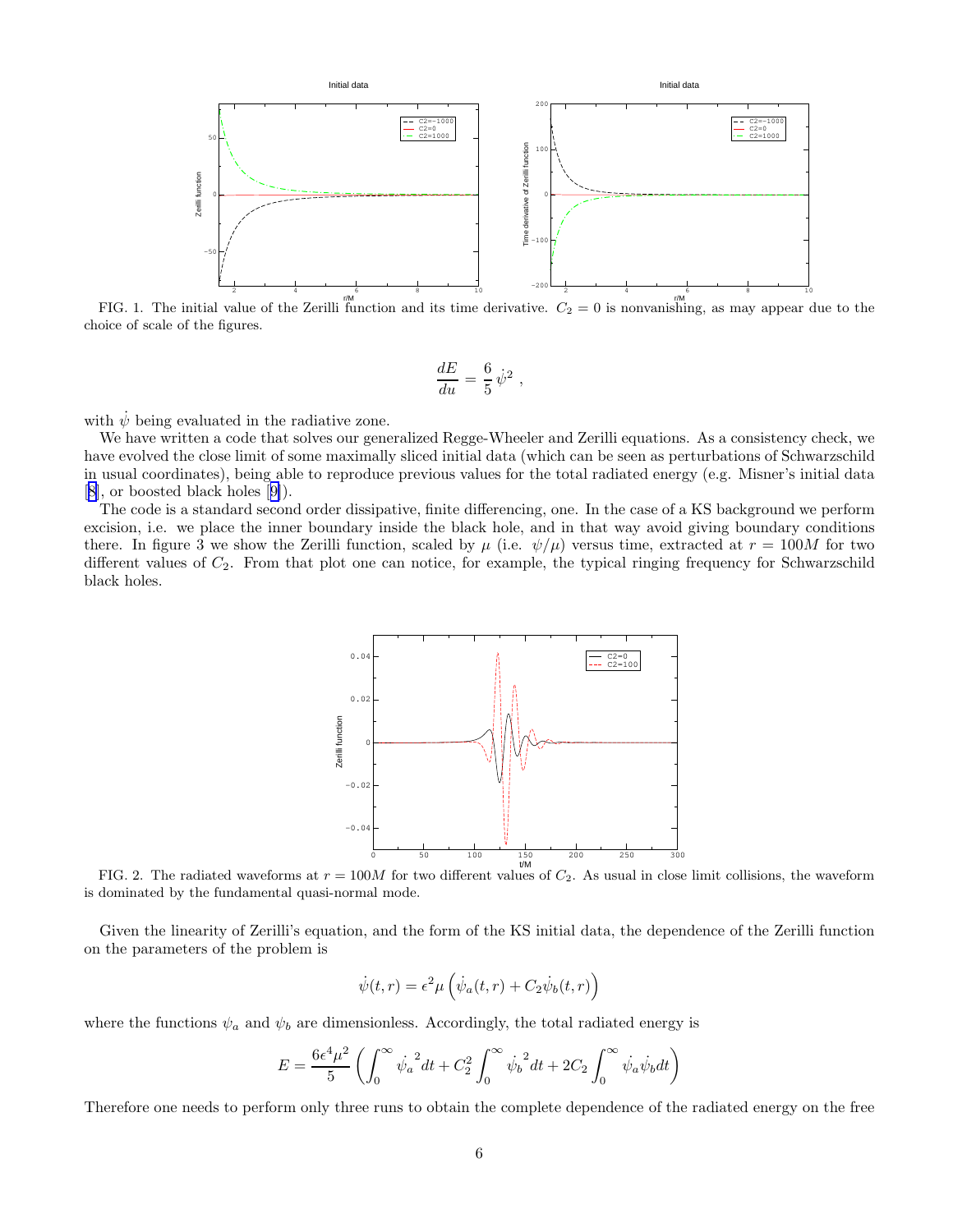parameters. The result is

$$
E = \epsilon^4 M \mu^2 \left( 3.6 \times 10^{-4} + 5.2 \times 10^{-7} C_2^2 - 2.2 \times 10^{-5} C_2 \right)
$$

The quantity  $E/(\epsilon^4 M \mu^2)$ , as a (quadratic) function of  $C_2$ , has a local minimum at  $C_2 \approx 21$ , where it takes the value  $E/(\epsilon^4 M \mu^2) \approx 1.3 \times 10^{-4}$ . This function is plotted in figure 3.



FIG. 3. The radiated energy (in units of  $\epsilon^4 M \mu^2$ ) as a function of  $C_2$ . As a rough comparison, if we consider equal mass black holes ( $\mu = 1$ ), and take the "separation"  $\epsilon = 1$  and identify it with the "separation in the conformal background geometry" for two Brill–Lindquist black holes (for a more physical picture, a conformal separation of less than 0.8M corresponds to a common apparent horizon for the Brill–Lindquist family), the latter would radiate around  $10^{-5}M$ , which is rougly similar to the radiation we get for the minimum value of  $C_2$ .

## IV. DISCUSSION

We have evolved the initial value family of Bishop *et al.* in the limit in which the black holes are close to each other by treating the spacetime as a single distorted Kerr–Schild black hole and solving the linearized Einstein equations for the distortion. The evolution sheds further light on the role of the integration constants present in the family.

An obvious question to ask would be "does this family contain more/less radiation than other families" (for instance the Misner data). Unfortunately, the family has explicit free parameters and therefore the comparison is highly dependent on the arbitrary values of these parameters. This should not be misinterpreted as a problem: it just highlights that the initial value problem for binary black holes inevitably contains ambiguities. Some proposals may resolve the ambiguities based on aesthetic criteria, but from a physical point of view that is not more satisfactory than simply picking values for the constants involved. These issues could be better understood if one evolved the systems backwards in time and tried to establish the amount of incoming radiation. The present results should be of interest in the calibration of numerical codes based on the Kerr-Schild coordinate system. Experiments with the Maya binary black hole code [\[10](#page-8-0)] to compare results are currently under way.

# ACKNOWLEDGMENTS

This work was supported in part by the Swiss National Science Foundation, by grants NSF-PHY-0090091, NSF-PHY-9800973, by Fundación Antorchas, by the Eberly Family Research Fund at Penn State and the Horace C. Hearne Jr. Institute of Theoretical Physics. We wish to thank Jeff Winicour for comments and for helping us clarify an earlier version of the paper. After completing this work we learnt that Carsten Köllein at Albert Einstein Institute performed a perturbative evolution of this same family of initial data in his M.Sc. thesis (unpublished) using the Teukolsky equation. We thank Manuela Campanelli for bringing this to our attention.